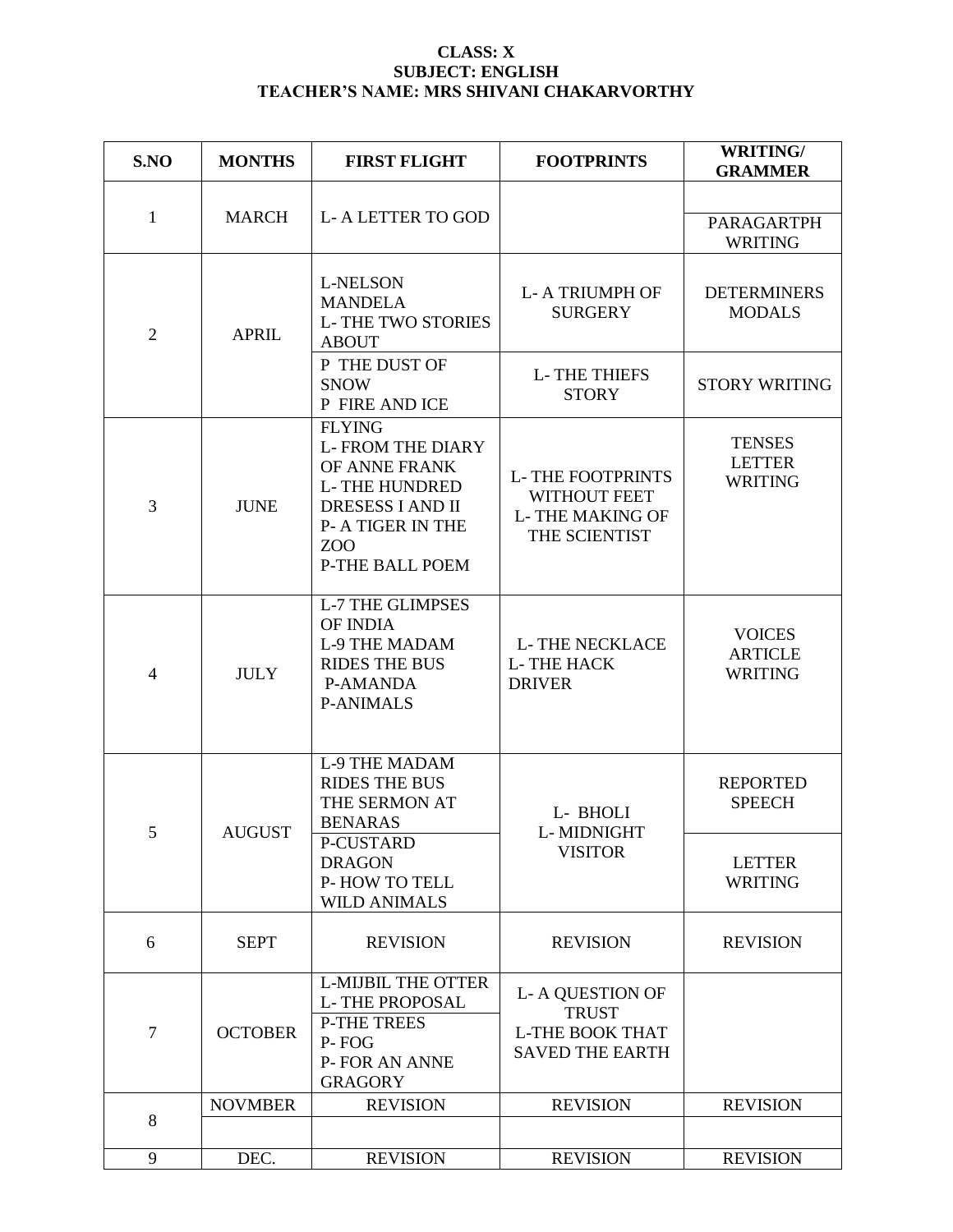## **CLASS: X SUBJECT: HINDI TEACHER'S NAME: MRS MANISHA KAUSHAL**

| S.NO. | <b>MONTHS</b> | <b>CHAPTER</b>                      | <b>CONTENT</b>                                                                                     | <b>GRAMMAR</b>                             |
|-------|---------------|-------------------------------------|----------------------------------------------------------------------------------------------------|--------------------------------------------|
| 1.    | म्ज़र्रु      |                                     | पाठसूरदासकविता<br>पाठनेताजीकाचश्मा                                                                 |                                            |
| 2.    | ਟੱੱਕ          |                                     | पाठबालगोबिनभगतकहानी<br>पाठमाताकाआंचल                                                               | व्याकरण भाग<br>रचनाकेआधारपरवाक्य के<br>भेद |
| 3.    | ᢎᢅ            |                                     | पाठउत्साह<br>पाठअटनहींरही                                                                          | रस प्रकार उदाहरण।                          |
| 4.    | অচল্বের্ত     |                                     | पाठ यह दंतुरित मुसकान<br>पाठ छाया मत छूना<br>पाठ फस ल<br>पाठ जॉर्ज पंचम की नाक<br>पाठ लखनवी अंदाज। |                                            |
| 5.    | टग्स्त        |                                     | पाठ-मानवीय करुणा की<br>दिव्य चमक<br>पाठ– राम लक्ष्मण परशुराम<br>संवाद<br>पाठ- एक कहानी यह भी       | पद परिचय।                                  |
| 6.    | श्म्त ब्रि    | अर्धवार्षिक परीक्षा हेतुपुनःस्मरण।  |                                                                                                    |                                            |
| 7.    | टक्टॅब्श्र    |                                     | पाठ-साना साना हाथ जोड़ी<br>पाठ-कन्यादान<br>माह-नवंबर<br>पाठ-नौबत खाने में इबादत<br>पाठ-संगतकार     |                                            |
| 8.    | न्ट।ब्ध्र     | प्री बोर्ड परीक्षा हेतु पुनः स्मरण। |                                                                                                    |                                            |
| 9.    | थ्छर-।ब्श्र   | प्री बोर्ड परीक्षा हेतु पुनः स्मरण। |                                                                                                    |                                            |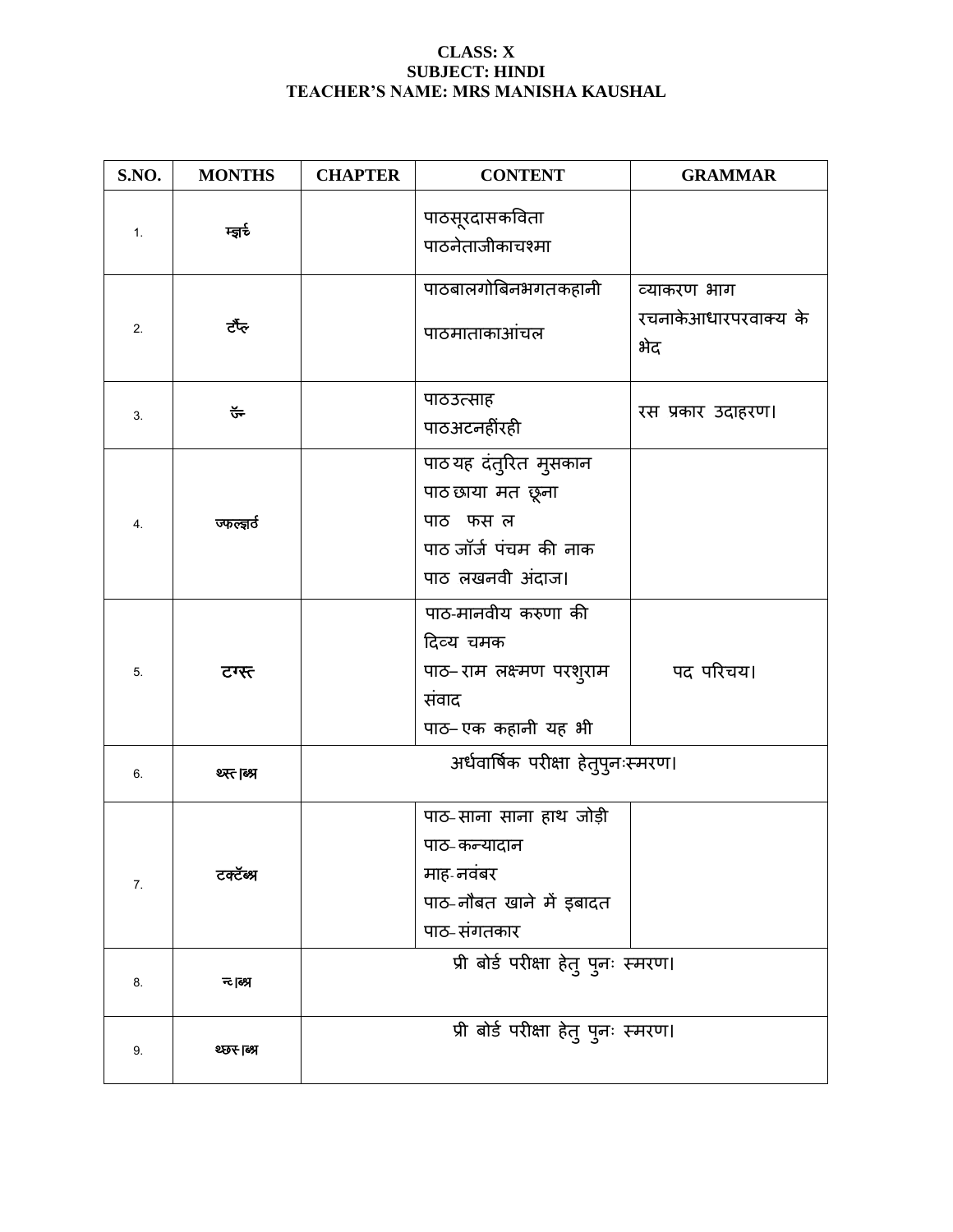## **CLASS: X SUBJECT: MATHEMETICS TEACHER'S NAME: MR. VIJAY MEHTA**

| <b>S. NO.</b>  | <b>MONTH</b>     | <b>CHAPTER</b>                                                 | <b>CONTENTS</b>                                                                                  |
|----------------|------------------|----------------------------------------------------------------|--------------------------------------------------------------------------------------------------|
| $\mathbf{1}$   | <b>MARCH</b>     |                                                                | INTRODUCTION TO TRIGONOMETRY                                                                     |
| $\overline{2}$ | <b>APRIL</b>     |                                                                | SOME APPLICATIONS OF TRIGONOMETRY<br><b>POLYNOMIALS</b>                                          |
| 3              | <b>JUNE</b>      |                                                                | PAIR OF LINEAR EQUATIONS IN TWO VARIABLES<br><b>QUADRATIC EQUATIONS</b>                          |
| $\overline{4}$ | <b>JULY</b>      | <b>ARITHMETIC PROGRESSIONS</b><br><b>TRIANGLES</b>             |                                                                                                  |
| 5              | <b>AUGUST</b>    |                                                                | <b>COORDINATE GEOMETRY</b><br><b>CIRCLES</b><br><b>CONSTRUCTIONS</b><br>AREAS RELATED TO CIRCLES |
| 6              | <b>SEPTEMBER</b> | <b>REVISION FOR TERM I</b>                                     |                                                                                                  |
| $\overline{7}$ | <b>OCTOBER</b>   | <b>STATISTICS</b><br><b>PROBABILITY</b><br><b>REAL NUMBERS</b> |                                                                                                  |
| 8              | <b>NOVEMBER</b>  | <b>REVISION FOR PRE BOARD EXAMS</b>                            |                                                                                                  |
| 9              | <b>DECEMBER</b>  | <b>REVISION FOR PRE BOARD EXAMS</b>                            |                                                                                                  |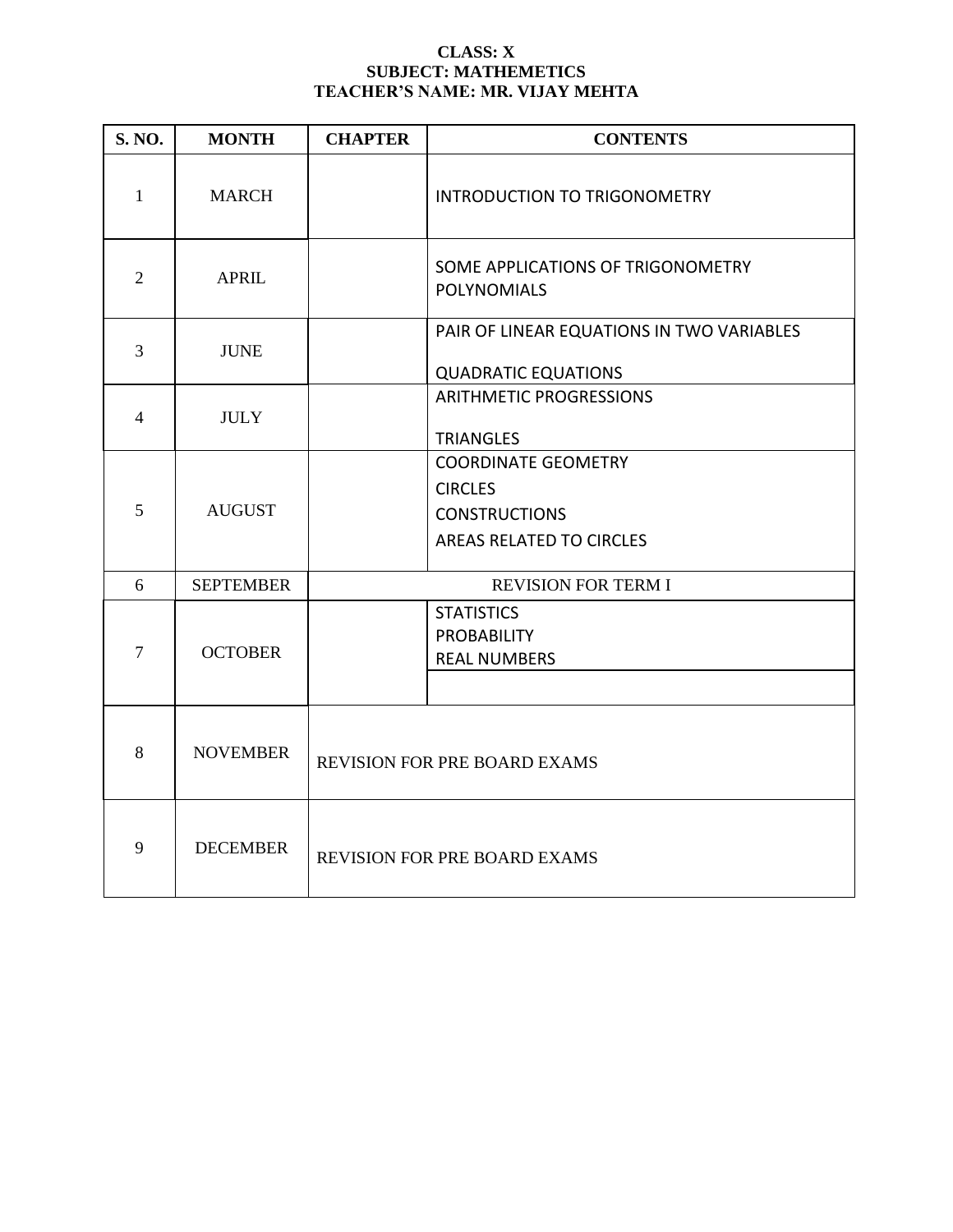## **CLASS: X SUBJECT: BIOLOGY TEACHER'S NAME: RITURAJ VERMA**

| S.NO.          | <b>MONTH</b> | <b>CHAPTER</b>                         | <b>CONTENT</b>                                                            |
|----------------|--------------|----------------------------------------|---------------------------------------------------------------------------|
| $\mathbf{1}$   | <b>MARCH</b> |                                        |                                                                           |
| $\overline{2}$ | <b>APRIL</b> |                                        | LIFE PROCESSES                                                            |
| 3              | <b>JUNE</b>  |                                        | LIFE PROCESSES (CONTD.)<br>HOW DO ORGANISM REPRODUCE?                     |
|                |              |                                        | HOW DO ORGANISM REPRODUCE? (CONTD.)                                       |
| 4              | <b>JULY</b>  |                                        | <b>HEREDITY AND EVOLUTION</b>                                             |
| 5              | <b>AUG</b>   |                                        | HEREDITY AND EVOLUTION (CONTD.)<br><b>OUR ENVIRONMENT</b>                 |
| 6              | <b>SEP</b>   | <b>REVISION AND TERM I EXAMINATION</b> |                                                                           |
| $\overline{7}$ | <b>OCT</b>   |                                        | <b>CONTROL AND COORDINATION</b><br><b>MANAGEMENT OF NATURAL RESOURCES</b> |
| 8              | <b>NOV</b>   | <b>REVISION FOR PRE BOARD EXAMS</b>    |                                                                           |
| 9              | <b>DEC</b>   | <b>REVISION FOR PRE BOARD EXAMS</b>    |                                                                           |

## **CLASS: X SUBJECT: PHYSICS TEACHER'S NAME: CHHAVI SAXENA**

| S.NO | <b>MONTHS</b>                    | <b>CHAPTER</b> | <b>CONTENT</b>                               |
|------|----------------------------------|----------------|----------------------------------------------|
|      | <b>MARCH AND</b><br><b>APRIL</b> |                | <b>ELECTRICITY</b>                           |
|      | <b>JUNE AND</b><br><b>JULY</b>   |                | MAGNETIC EFFECT OF CURRENT                   |
| 3    | <b>AUGUST</b>                    |                | <b>SOURCES OF ENERGY</b>                     |
|      | <b>SEPTEMBER</b>                 |                | <b>REVISION</b>                              |
| 5    | <b>OCTOBER</b>                   |                | <b>LIGHT</b><br>HUMAN EYE AND COLOURFULWROLD |
| 6    | <b>NOVEMBER</b>                  |                | <b>REVISION</b>                              |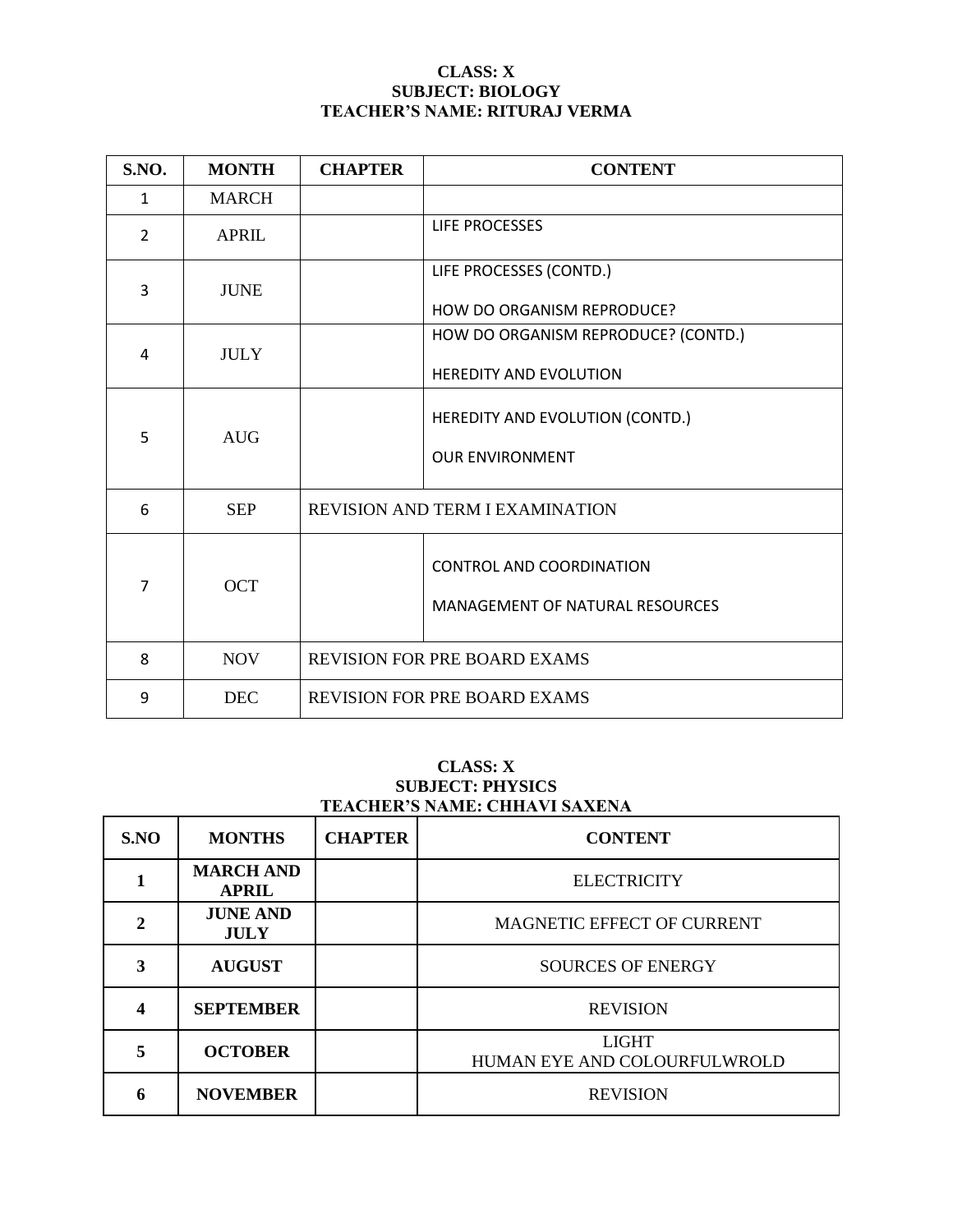# **CLASS: X SUBJECT: CHEMISTRY TEACHER'S NAME: RANU JAIN**

| SNO            | <b>MONTH</b>     | <b>CHAPTER</b>                | <b>CONTENT</b>                      |
|----------------|------------------|-------------------------------|-------------------------------------|
| $\mathbf{1}$   | <b>MARCH</b>     | CH.1                          | CHEMICAL REACTIONS AND EQUATIONS    |
| $\overline{2}$ | <b>APRIL</b>     | CH.1                          | CHEMICAL REACTIONS AND EQUATIONS    |
| 3              | <b>JUNE</b>      | $CH-2$                        | <b>ACIDS BASES AND SALTS</b>        |
| 4              | <b>JULY</b>      | CH.3                          | <b>METALS AND NON-METALS</b>        |
| 5              | <b>AUGUST</b>    | CH.4                          | <b>CARBON AND ITS COMPOUNDS</b>     |
| 6              | <b>SEPTEMBER</b> | <b>REVISION FOR TERM 1</b>    |                                     |
| 7              | <b>OCTOBER.</b>  | CH.5                          | PERIODIC CLASSIFICATION OF ELEMENTS |
| 8              | <b>NOVEMBER</b>  | <b>REVISION FOR PRE-BOARD</b> |                                     |
| 9              | <b>DECEMBER</b>  | <b>REVISION FOR PRE-BOARD</b> |                                     |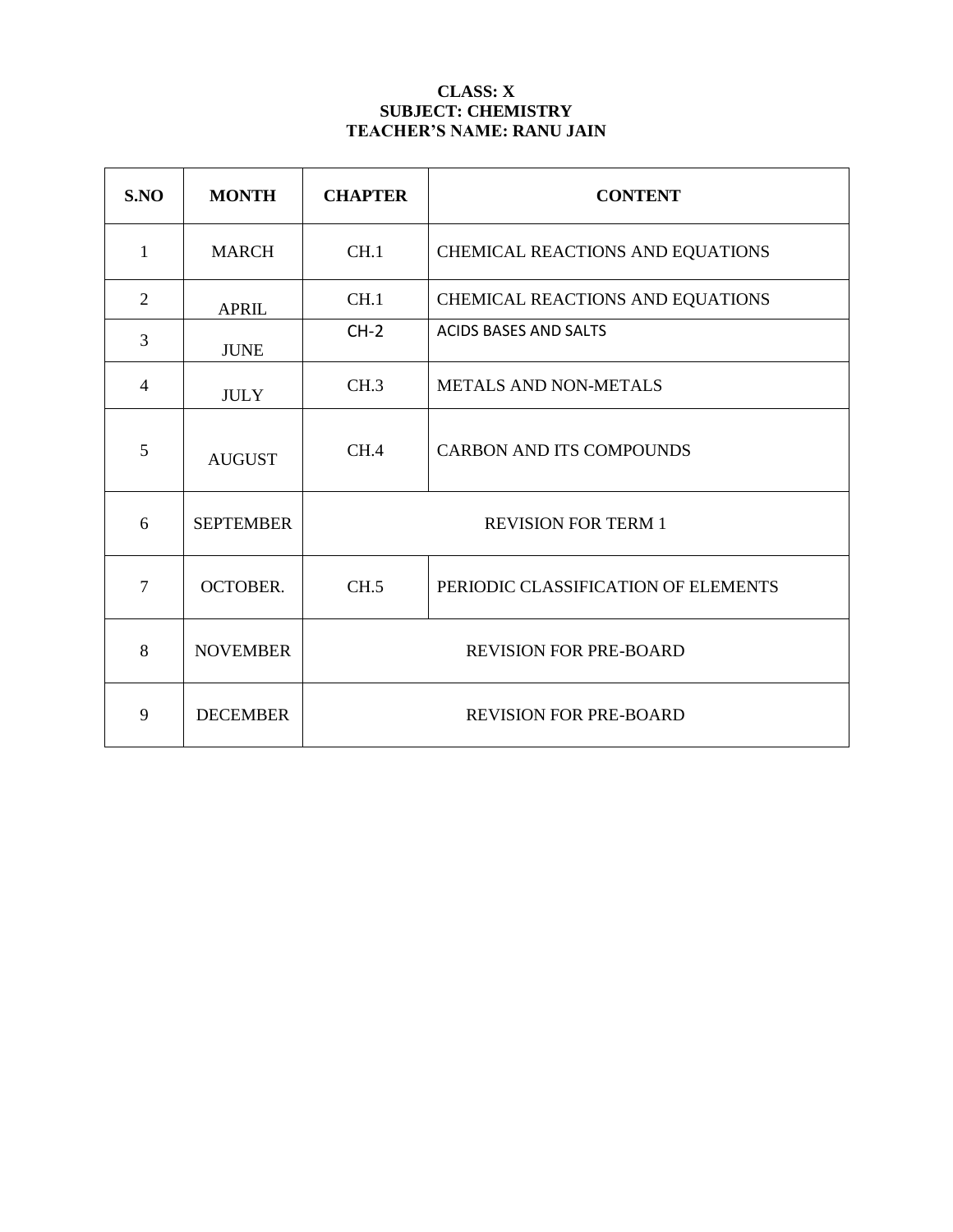## **CLASS: X SUBJECT: SOCIAL SCIENCE TEACHER'S NAME: MS. PREETI MARWAHA**

| S.NO.          | <b>MONTHS</b>                        | <b>CHAPTER</b> | <b>CONTENTS</b>                                         |
|----------------|--------------------------------------|----------------|---------------------------------------------------------|
| 1              | <b>MARCH</b><br>$\&$<br><b>APRIL</b> |                | HIS-<br>* THE RISE OF NATIONALISM IN EUROPE             |
|                |                                      |                | DP-<br>* POWERSHARING                                   |
|                |                                      |                | GEO-<br>* RESOURCES AND DEVELOPMENT                     |
|                |                                      |                | GEO-<br><b>* AGRICULTURE</b>                            |
| $\overline{2}$ | <b>JUNE</b>                          |                | DP-<br>* FEDERALISM                                     |
|                |                                      |                | ECO-<br>* DEVELOPMENT                                   |
|                |                                      |                | DP-<br>* DEMOCRACY AND DIVERSITY                        |
| 3              | <b>JULY</b>                          |                | HIS-<br>* NATIONALISM IN INDIA                          |
|                |                                      |                | ECO-<br>* SECTORS OF THE INDIAN ECONOMY                 |
|                | <b>AUGUST</b>                        |                | DP-<br>*POLITICALPARTIES                                |
|                |                                      |                | ECO-<br>*MONEYANDCREDIT                                 |
| 4              |                                      |                | GEO-<br>*MANUFACTURINGINDUSTRIES                        |
|                |                                      |                | ECO-<br>*GLOBALIZATION AND THE INDIAN<br><b>ECONOMY</b> |
| 5              | <b>SEPTEMBER</b>                     |                | DP-<br>* OUTCOMESOFDEMOCRACY<br>* CHALLENGESTODEMOCRACY |
|                |                                      |                | GEO-<br>* LIFELINESOFNATIONALECONOMY                    |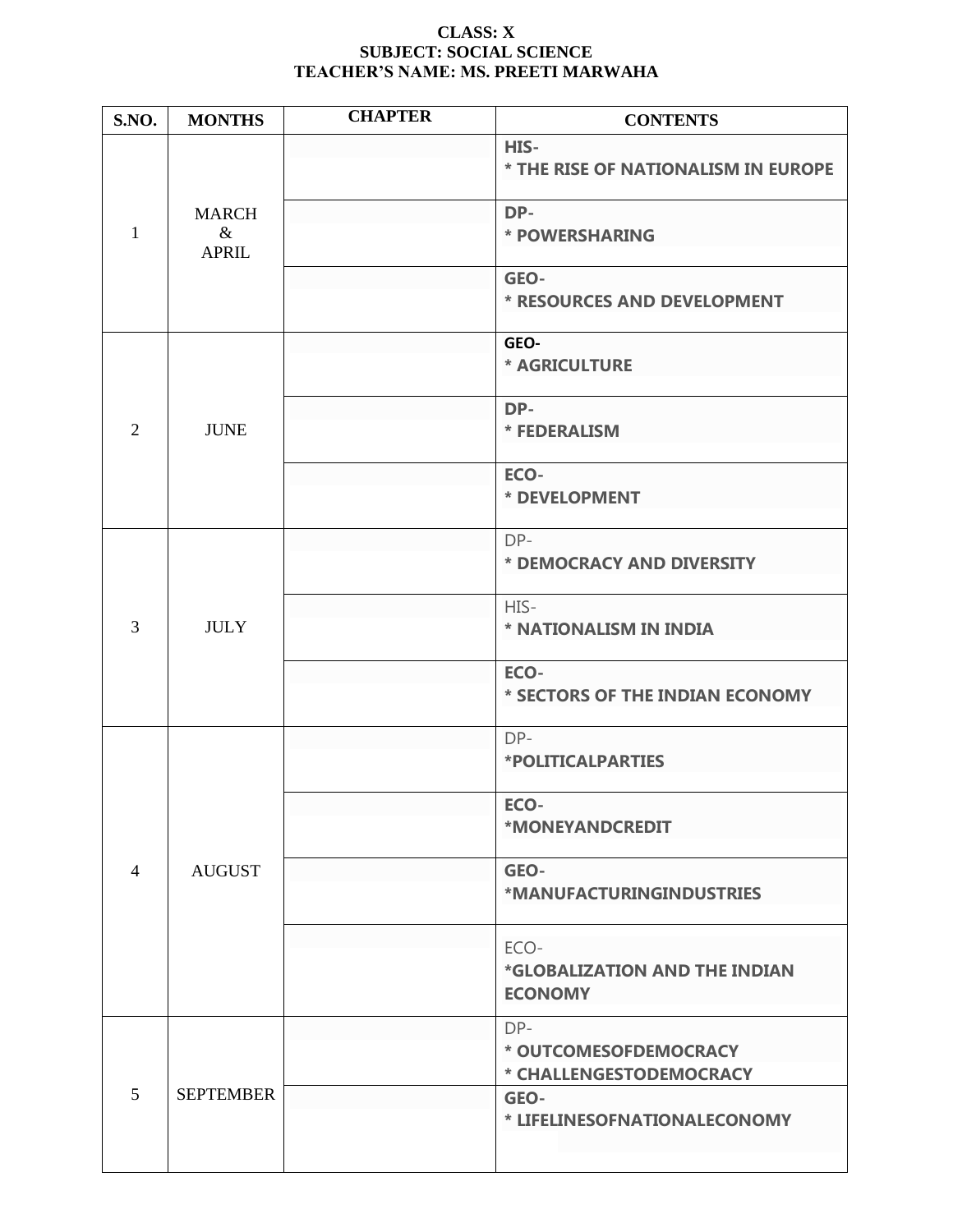|                     |                 |                               | HIS-<br>* THEMAKINGOFAGLOBALWORLD<br>* THE AGE OF INDUSTRIALIZATION:               |
|---------------------|-----------------|-------------------------------|------------------------------------------------------------------------------------|
|                     |                 |                               | HIS-<br>* PRINT CULTURE AND THE MODERN<br><b>WORLD</b>                             |
|                     |                 |                               | <b>GEO-WATER RESOURCES:</b>                                                        |
|                     |                 |                               | <b>*FORESTANDWILDLIFE</b>                                                          |
| <b>OCTOBER</b><br>6 |                 |                               | * MINERALS AND ENERGY RRESOURCES                                                   |
|                     |                 |                               | DP-<br>* GENDER, RELIGION AND CASTE<br>* POPULAR STRUGGLES AND<br><b>MOVEMENTS</b> |
|                     |                 |                               | ECO-                                                                               |
|                     |                 |                               | <b>CONSUMER RIGHTS:</b>                                                            |
|                     |                 |                               | <b>PROJECT WORK</b>                                                                |
| 7                   | <b>NOVEMBER</b> | <b>REVISION FOR PRE-BOARD</b> |                                                                                    |
| 8                   | <b>DECEMBER</b> | <b>REVISION FOR PRE-BOARD</b> |                                                                                    |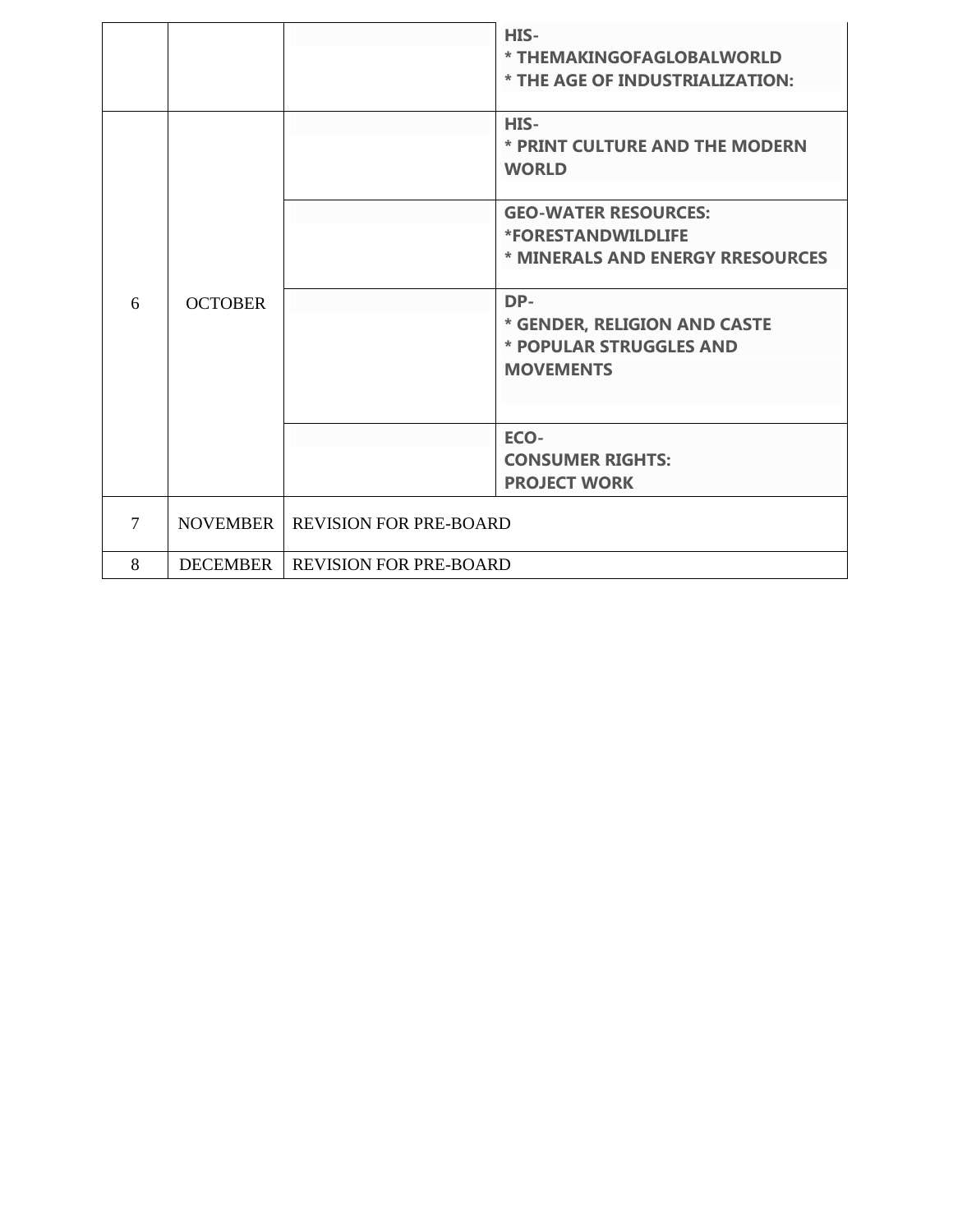## **CLASS: X SUBJECT: COMPUTER TEACHER'S NAME: ARCHANA KALKOTWAR**

| S.NO.          | <b>MONTH</b>     | <b>UNIT</b>                        | <b>CHAPTER NAME</b>                                                                                                    |  |
|----------------|------------------|------------------------------------|------------------------------------------------------------------------------------------------------------------------|--|
| 1              | <b>MARCH</b>     | UNIT-2                             | <b>CH-3 BASIC HTML ELEMENTS</b>                                                                                        |  |
| $\overline{2}$ | <b>APRIL</b>     | <b>UNIT-2</b>                      | <b>CH-3 BASIC HTML ELEMENTS</b><br><b>CH-4 IMAGES LINKS AND TABLES</b>                                                 |  |
| 3              | <b>JUNE</b>      | UNIT-2                             | <b>CH-5 FORMS AND FRAMES</b><br><b>CH-6 CASCADING STYLE SHEETS</b>                                                     |  |
| $\overline{4}$ | <b>JULY</b>      | UNIT <sub>2</sub><br>UNIT-1        | <b>CH-6 CASCADING STYLE SHEET</b><br><b>CH-1 INTERNET BASICS</b>                                                       |  |
| 5              | <b>AUGUST</b>    | <b>UNIT-1</b>                      | <b>CH-2 INTERNET SERVICES</b>                                                                                          |  |
| 6              | <b>SEPTEMBER</b> |                                    | <b>REVISION AND TERM 1 EXAMINATION</b>                                                                                 |  |
| $\overline{7}$ | <b>OCTOBER</b>   | <b>UNIT III</b><br><b>UNIT IV</b>  | <b>CH-7 CYBER ETHICS</b><br><b>CH-9 PYTHON REVISION</b><br><b>CH-10 CONDITIONAL AND</b><br><b>ITERATIVE STATEMENTS</b> |  |
| 8              | <b>NOVEMBER</b>  | REVISION AND PRACTICAL WORK        |                                                                                                                        |  |
| 9              | <b>DECEMBER</b>  | <b>REVISION AND PRACTICAL WORK</b> |                                                                                                                        |  |